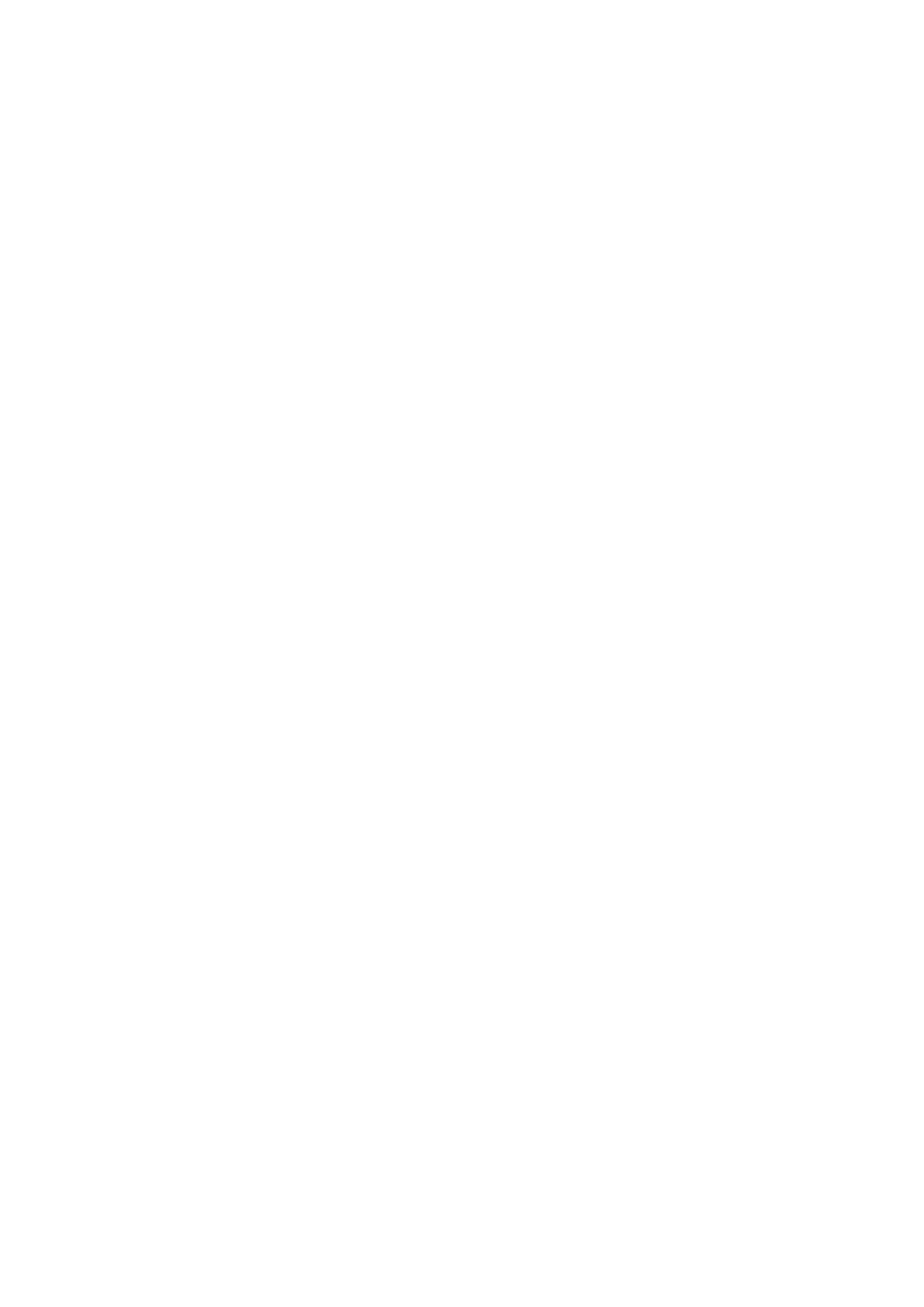**If you are used to following blogs that interest you, you might want to know how to add blogs from our service to your feed. Read on for more information.**

## **Contents**

|  | __________ |  |  |
|--|------------|--|--|

|--|--|--|--|--|

If you require this document in an alternative format, such as large print, please email [is.skills@ed.ac.uk.](mailto:is.skills@ed.ac.uk)

Copyright © IS 2014

Permission is granted to any individual or institution to use, copy or redistribute this document whole or in part, so long as it is not sold for profit and provided that the above copyright notice and this permission notice appear in all copies.

Where any part of this document is included in another document, due acknowledgement is required.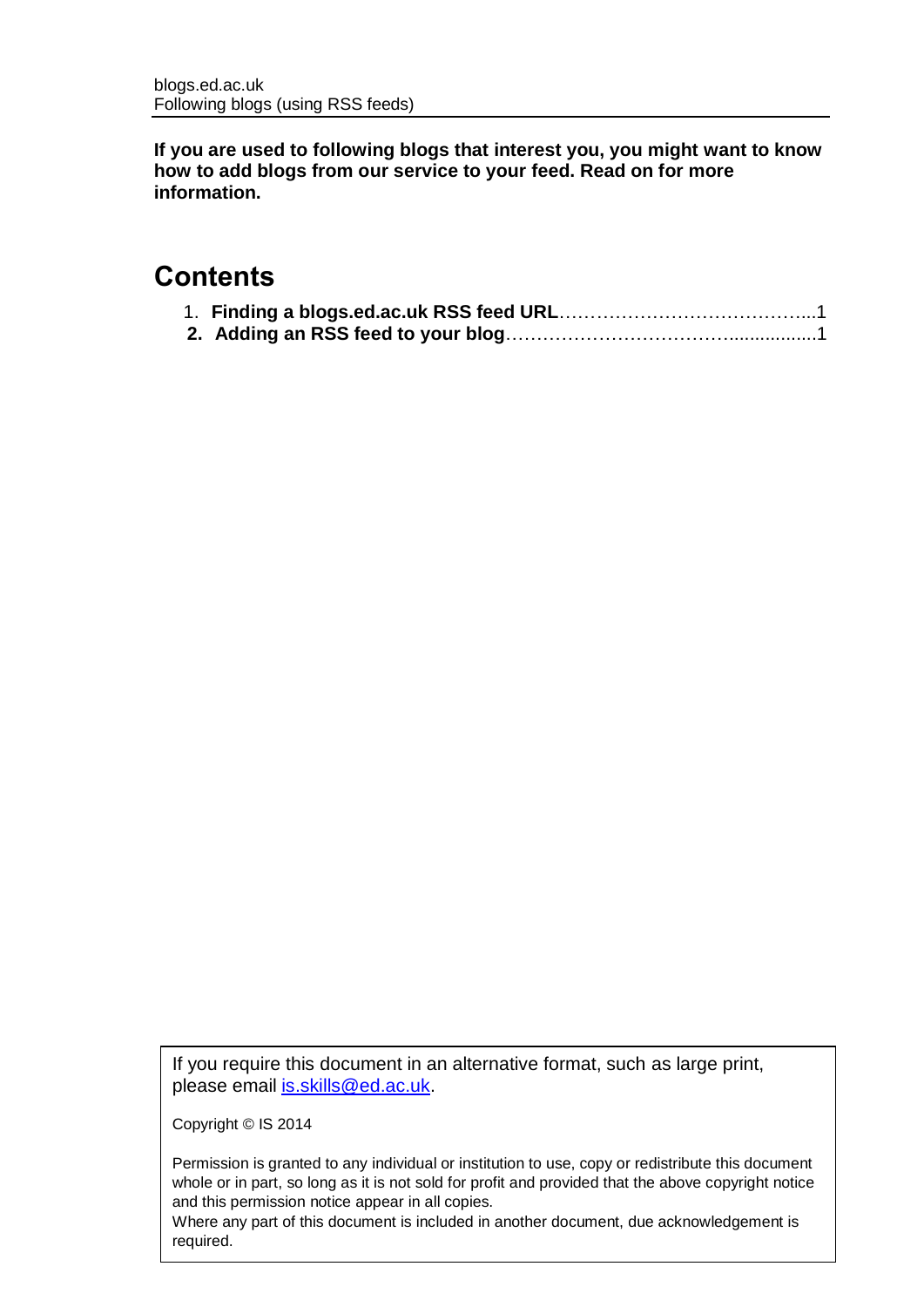## **1. Finding a blogs.ed.ac.uk RSS feed URL**

For any WordPress generated blog, all you have to do to get the RSS url is add **/feed/** at the end of the web address. For instance, if your blog's url is 'edinburghuniversity.blog.ed.ac.uk', your RSS feed url would be **'edinburghuniversity.blog.ed.ac.uk/feed/'**.

If you wish to curate your blogs of interest to one place, consider using tools like Feedly or Inoreader. These platforms enable you to get constant updates and find them all in one place.

## **2. Adding an RSS feed to your blog**

These are the steps to follow if you wish to add a feed to your blog:

- 1. Log into your blog via **blogs.ed.ac.uk**
- 2. Go to **Appearance** via the sidebar and click on **Widgets**.
- 3. In the **Available Widgets** section, you will see a choice of widgets. Click on **RSS** to add a feed.

| <b>Available Widgets</b><br>To activate a widget drag it to a sidebar or click on it. To deactivate a widget and<br>delete its settings, drag it back. |                                                                      |  |
|--------------------------------------------------------------------------------------------------------------------------------------------------------|----------------------------------------------------------------------|--|
| <b>Archives</b>                                                                                                                                        | Audio                                                                |  |
| A monthly archive of your site's Posts.                                                                                                                | Displays an audio player.                                            |  |
| Calendar                                                                                                                                               | Categories                                                           |  |
| A calendar of your site's Posts.                                                                                                                       | A list or dropdown of categories.                                    |  |
| <b>Custom HTML</b>                                                                                                                                     | Gallery                                                              |  |
| Arbitrary HTML code.                                                                                                                                   | Displays an image gallery.                                           |  |
| Image                                                                                                                                                  | Links                                                                |  |
| Displays an image.                                                                                                                                     | Your blogroll                                                        |  |
| Meta                                                                                                                                                   | <b>Multisite Recent Posts</b>                                        |  |
| Login, RSS, & WordPress.org links.                                                                                                                     | Recent posts from specific blogs from<br>your multisite network.     |  |
| <b>Navigation Menu</b>                                                                                                                                 | <b>OpenAttribute Widget</b>                                          |  |
| Add a navigation menu to your sidebar.                                                                                                                 | Display a a license for your blog post or<br>entire site in a widget |  |
| Pages                                                                                                                                                  | <b>PDF &amp; Print Buttons</b>                                       |  |
| A list of your site's Pages.                                                                                                                           | Show PDF & Print Buttons on your site<br><b>Recent Posts</b>         |  |
| <b>Recent Comments</b>                                                                                                                                 |                                                                      |  |
| Your<br><b>Common Tecent Common</b>                                                                                                                    | Your site's most recent Posts.                                       |  |
| <b>RSS</b>                                                                                                                                             | <b>Serious Slider</b>                                                |  |
| au RSS a<br>Entries                                                                                                                                    | Insert a Serious Slider in a widget area                             |  |
| <b>Tag Cloud</b>                                                                                                                                       | Text                                                                 |  |
| A cloud of your most used tags.                                                                                                                        | Arbitrary text.                                                      |  |
| Video                                                                                                                                                  |                                                                      |  |
| Displays a video from the media library or<br>from YouTube, Vimeo, or another<br>provider.                                                             |                                                                      |  |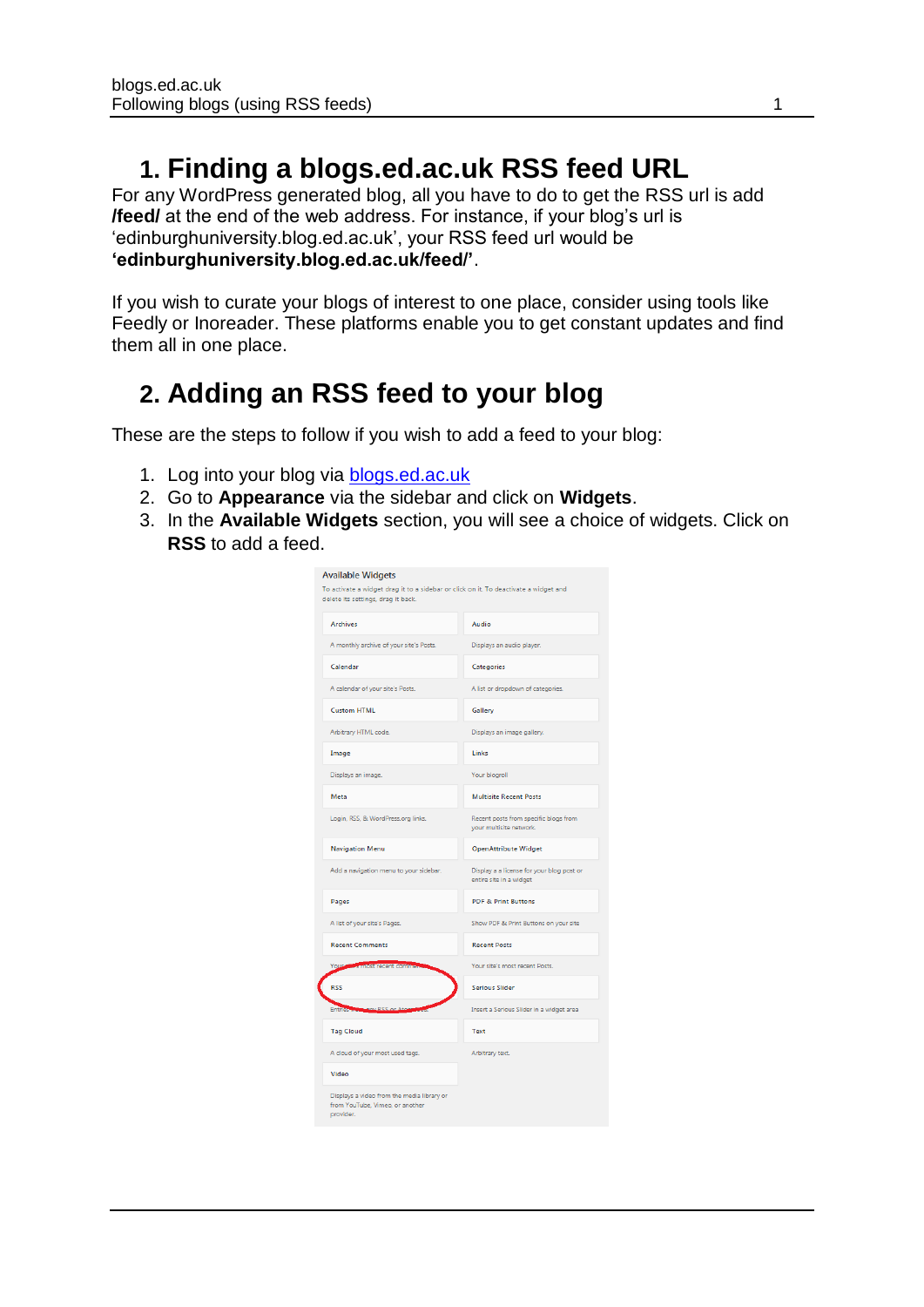4. A drop-down list will appear asking you to pick where this feed will appear. Pick either **Sidebar, Footer left, Footer middle** or **Footer right** then click **Add Widget**.

Please note: the possibility to place your RSS feed might exist or not depending on your active theme.

| RSS                                   |  |  |                             |  |
|---------------------------------------|--|--|-----------------------------|--|
| Entries from any RSS or Atom<br>feed. |  |  |                             |  |
| Sidebar                               |  |  |                             |  |
| Footer left                           |  |  |                             |  |
| Footer middle<br>◆ Footer right       |  |  |                             |  |
|                                       |  |  | <b>Add Widget</b><br>Cancel |  |

5. A widget option box will automatically appear. It will ask you to enter the **RSS feed URL** and optionally add a title for the feed. Once you have added the URL, click **Save.**

| <b>RSS</b>                                                            |      |
|-----------------------------------------------------------------------|------|
| Enter the RSS feed URL here:                                          |      |
| Give the feed a title (optional):                                     |      |
| How many items would you like to display?   $10$ $\blacktriangledown$ |      |
| Display item content?                                                 |      |
| Display item author if available?                                     |      |
| Display item date?                                                    |      |
| Delete                                                                | Save |

6. Click on **Done** to close the widget box.